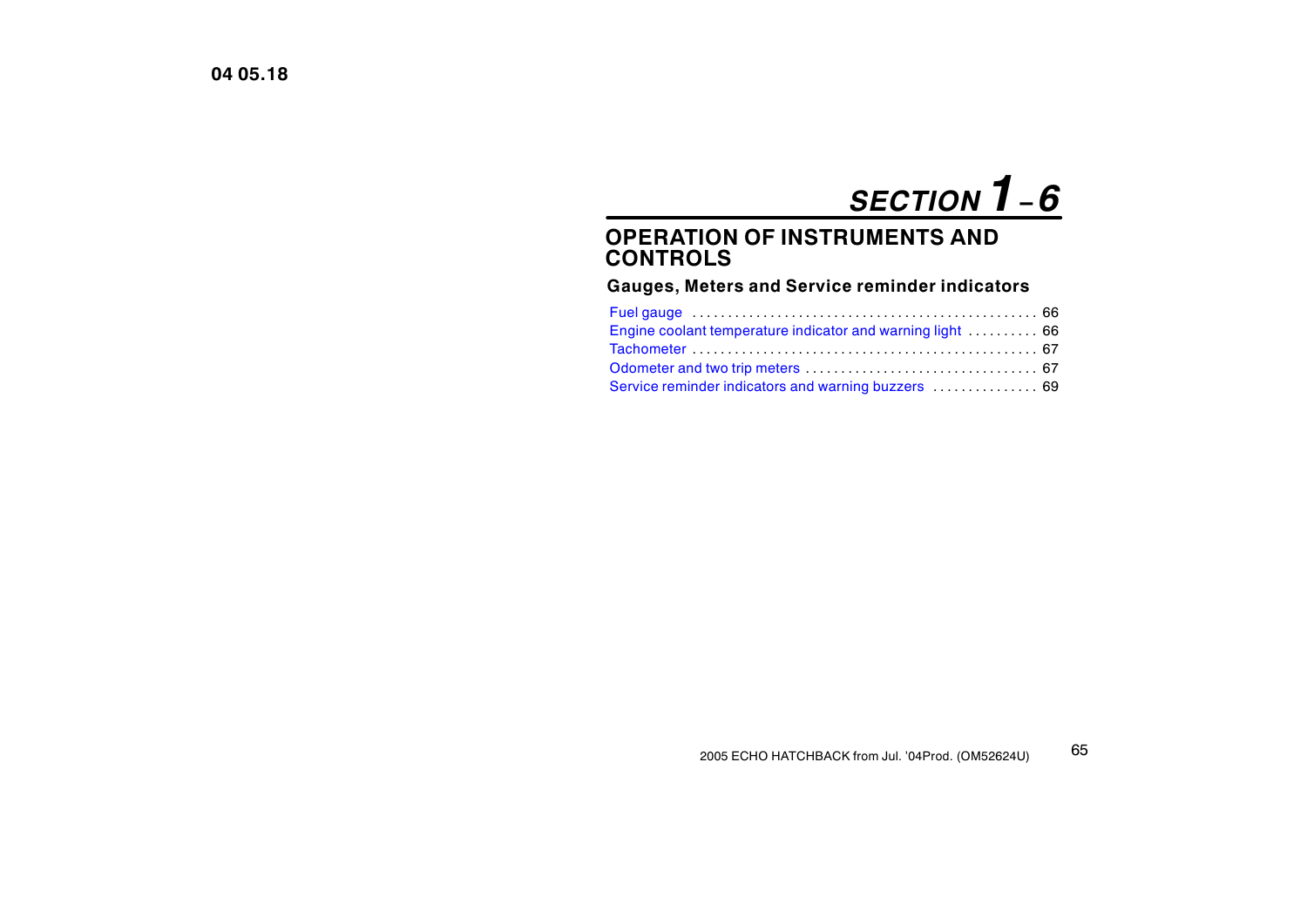## <span id="page-1-0"></span>**Fuel gauge**



**The gauge works when the ignition switch is on and indicates the approximate quantity of fuel remaining in the tank.**

Nearly full—Indicator at "F" Nearly empty—Indicator at "E"

It is a good idea to keep the tank over 1/4 full.

Low fuel level warning light **SU15008** SU15008

If the low fuel level warning light flashes, fill the fuel tank as soon as possible.

If the fuel tank is completely empty, the malfunction indicator lamp comes on. Fill the fuel tank immediately.

The indicator lamp goes off after driving several times. If the indicator lamp does not go off, contact your Toyota dealer as soon as possible.

# **Engine coolant temperature indicator and warning light**



**The indicator and warning lights indicate the engine coolant temperature when the ignition switch is on. The engine operating temperature will vary with changes in weather and engine load.**

The high engine coolant temperature warning light (red) will come on when the ignition key is turned to the "ON" position. After a few seconds, the light will go off.

If your engine coolant temperature is cool with the ignition switch on, the low engine coolant temperature indicator light (blue) comes on. If it keeps lighting on with the engine fully warmed, contact your Toyota dealer as soon as possible to service the vehicle.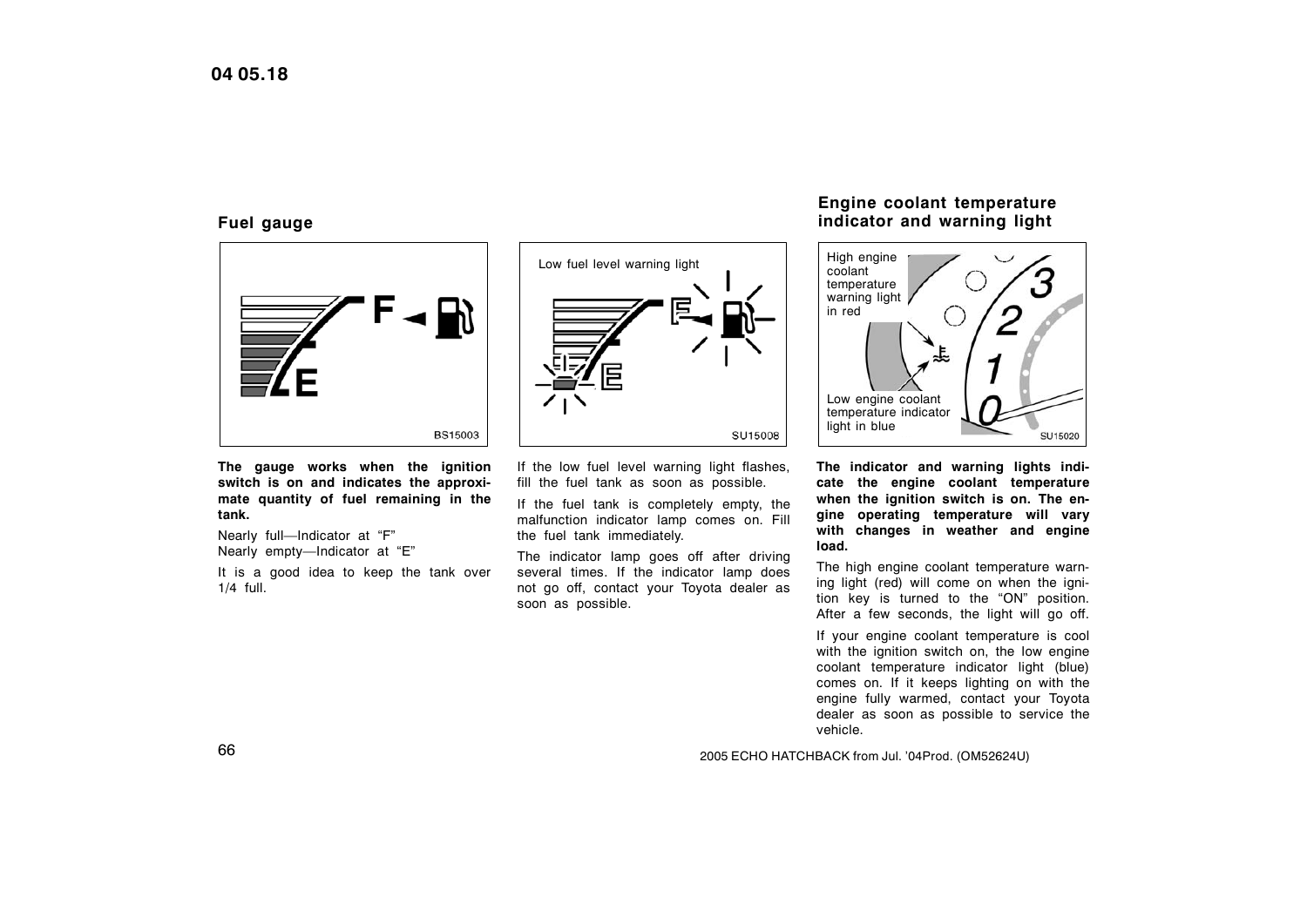<span id="page-2-0"></span>If the high engine coolant temperature warning light (red) flashes, your engine is too hot. If your vehicle overheats, stop your vehicle and allow the engine to cool. Your vehicle may overheat during severe operating conditions, such as:

- Driving up a long hill on a hot day.
- **•** Reducing speed or stopping after high speed driving.
- Idling for a long period with the air conditioning on in stop−and−go traffic.
- **•** Towing a trailer.

#### *NOTICE*

 *Do not remove the thermostat in the engine cooling system as this may cause the engine to overheat. The thermostat is designed to control the flow of coolant to keep the temperature of the engine within the specified operating range.*

 *Do not continue driving with an overheated engine. See "If your vehicle overheats" on page [143](#page-4-0) in Section 4.*

#### **Tachometer**



**The tachometer indicates engine speed in thousands of rpm (revolutions per minute). Use it while driving to select correct shift points and to prevent engine lugging and over−revving.**

Driving with the engine running too fast causes excessive engine wear and poor fuel economy. Remember, in most cases the slower the engine speed, the greater the fuel economy.

#### *NOTICE*

*Do not let the indicator get segment into the red zone. This may cause severe engine damage.*

#### **Odometer and two trip meters**



#### **This meter displays the odometer and two trip meters.**

- 1. Odometer—Shows the total distance the vehicle has been driven.
- 2. Two trip meters—Shows two different distances independently driven since the last time each trip meter was set to zero.

You can use one trip meter to calculate the fuel economy and the other to measure the distance on each trip. All trip meter data is cancelled if the electrical power source is disconnected.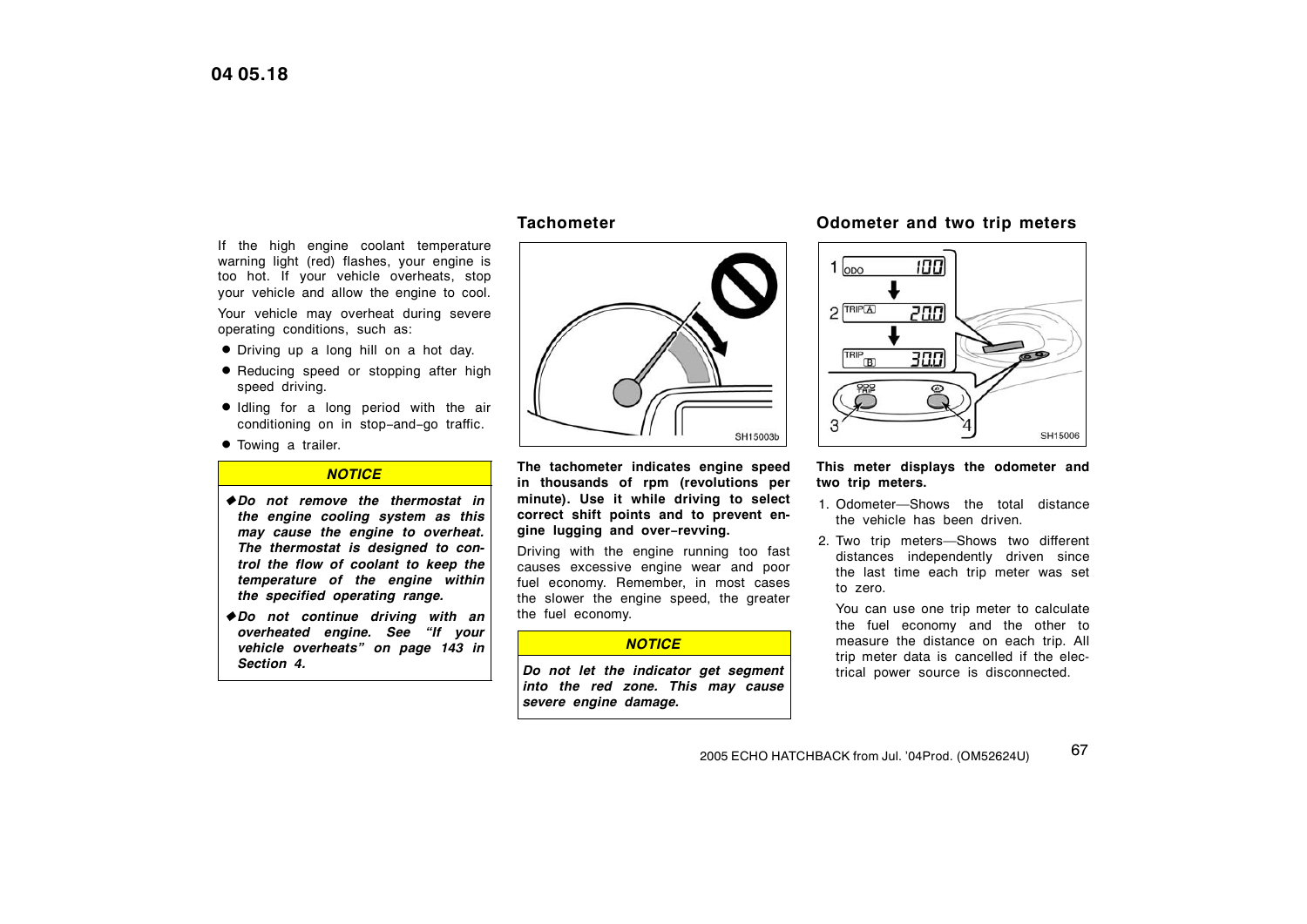3. Trip meter reset button—It can reset the two trip meters to zero, and also change the meter display.

To change the meter display, quickly push and release the button. The meter display changes in the order from the odometer to trip meter A to trip meter B, then back to the odometer each time you push.

To reset the trip meter A to zero, display the meter A reading, then push and hold the button until the meter is set to zero. The same process can be applied for resetting the trip meter B.

4. Reduce the light automatically when you turn on the tail/headlight.

 $<sup>②</sup>$  : By pressing the button, the extinc-</sup> tion system is canceled. (bright ⇔ dark)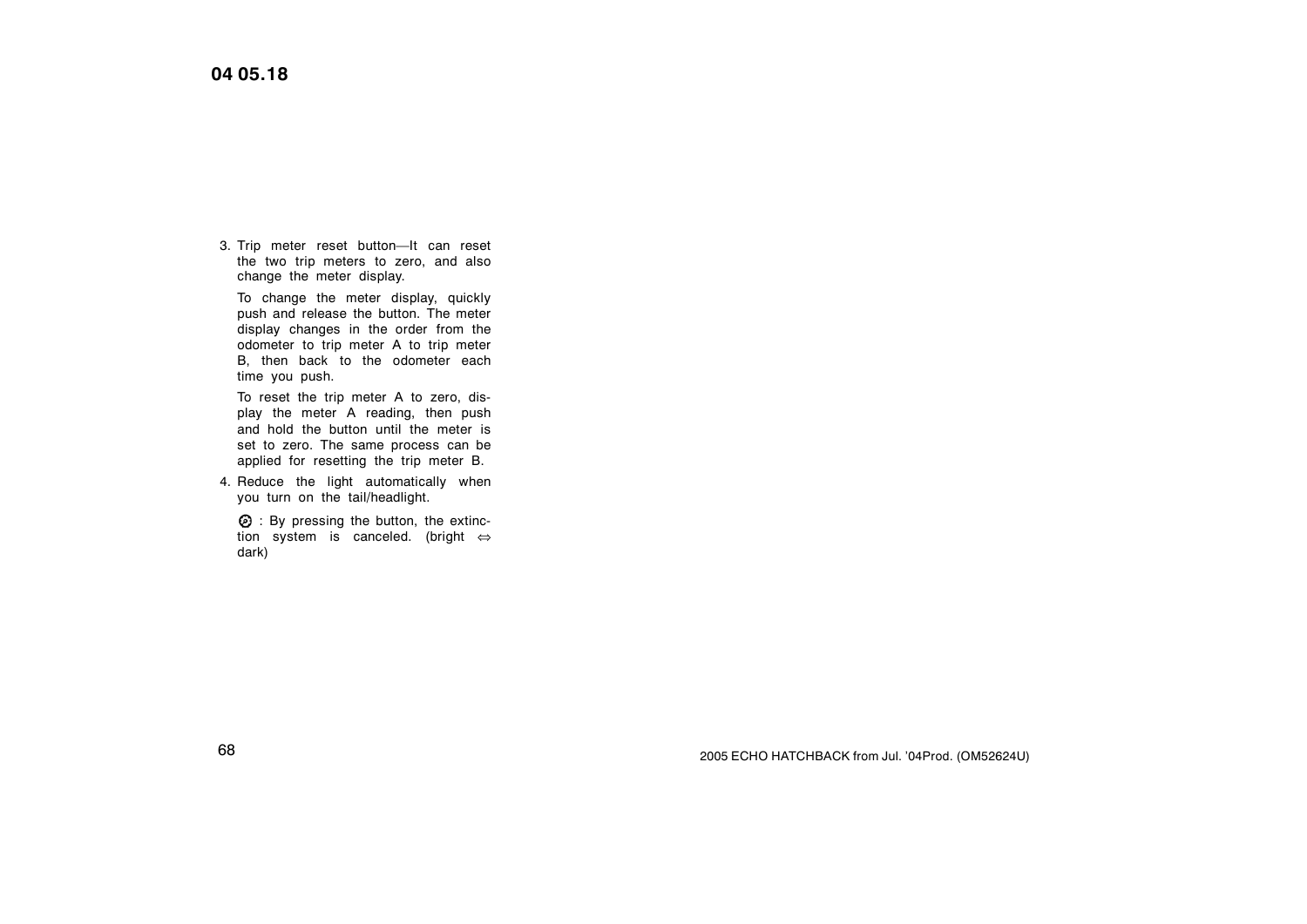# <span id="page-4-0"></span>**Service reminder indicators and warning buzzers**

| If the indicator or buzzer comes on |                        | Do this.                                                             |
|-------------------------------------|------------------------|----------------------------------------------------------------------|
| (a)                                 |                        | If parking brake is off, stop immediately and contact Toyota dealer. |
| (b)                                 | (Indicator and buzzer) | Fasten driver's seat belt.                                           |
| (c)                                 | PASSENGER              | Fasten front passenger's seat belt.                                  |
| (d)                                 | - +1                   | Stop and check.                                                      |
| (e)                                 | ĸ                      | Take vehicle to Toyota dealer.                                       |
| (f)                                 |                        | Fill up tank.                                                        |
| (g)                                 |                        | Stop and check.                                                      |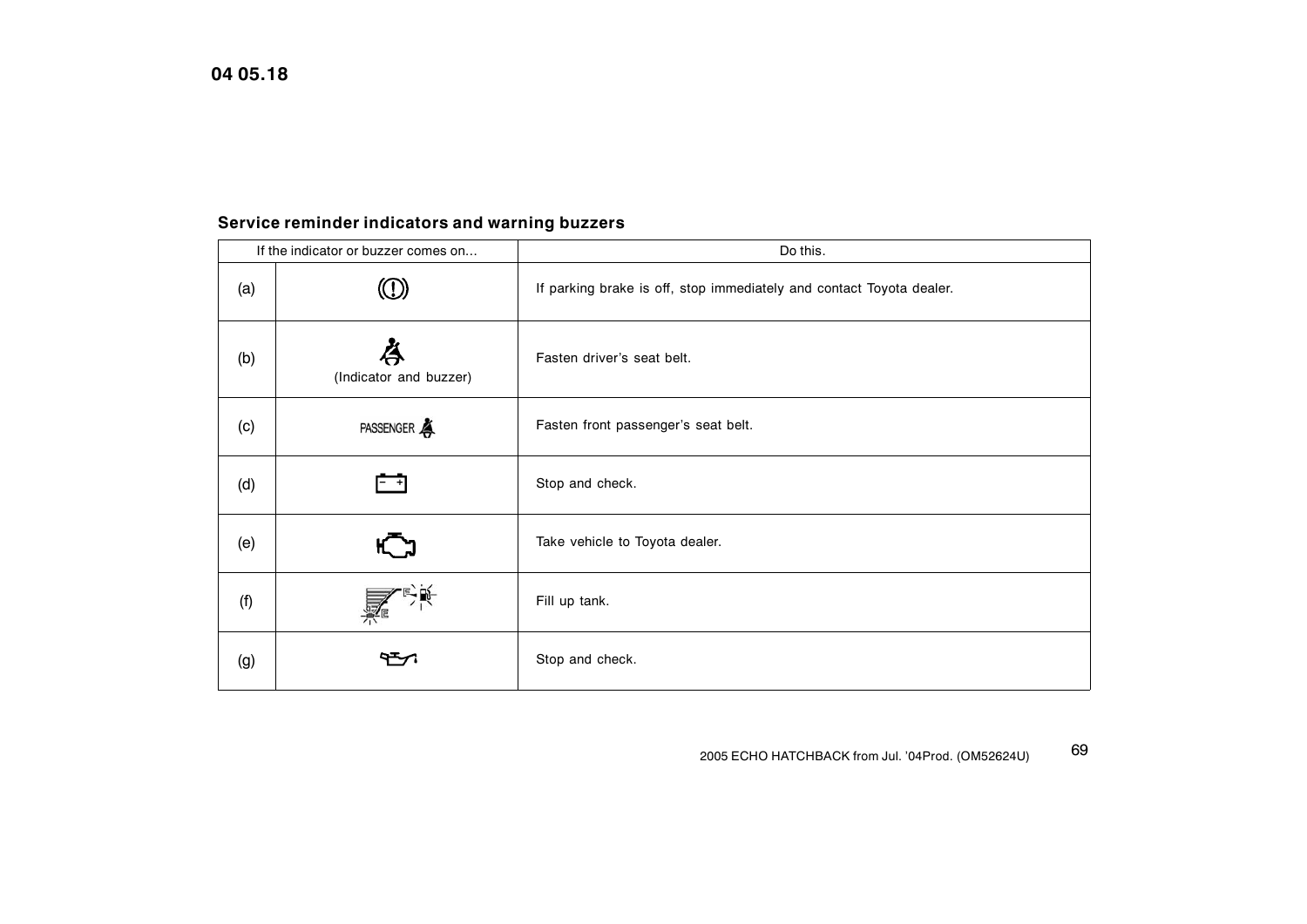**04 05.18**

| If the indicator or buzzer comes on |                            | Do this.                                   |
|-------------------------------------|----------------------------|--------------------------------------------|
| (h)                                 | $(\mathsf{(\mathsf{AB})})$ | Take vehicle to Toyota dealer.             |
| (i)                                 |                            | Close all side doors and back door.        |
| (j)                                 | $\mathbf{x}$               | Take vehicle to Toyota dealer immediately. |
| (k)                                 | \$                         | Add washer fluid.                          |
| $($ l $)$                           | (in red)                   | Stop and check.                            |
| (m)                                 | Key reminder<br>buzzer     | Remove key.                                |
| (n)                                 | Light reminder<br>buzzer   | Turn off lights.                           |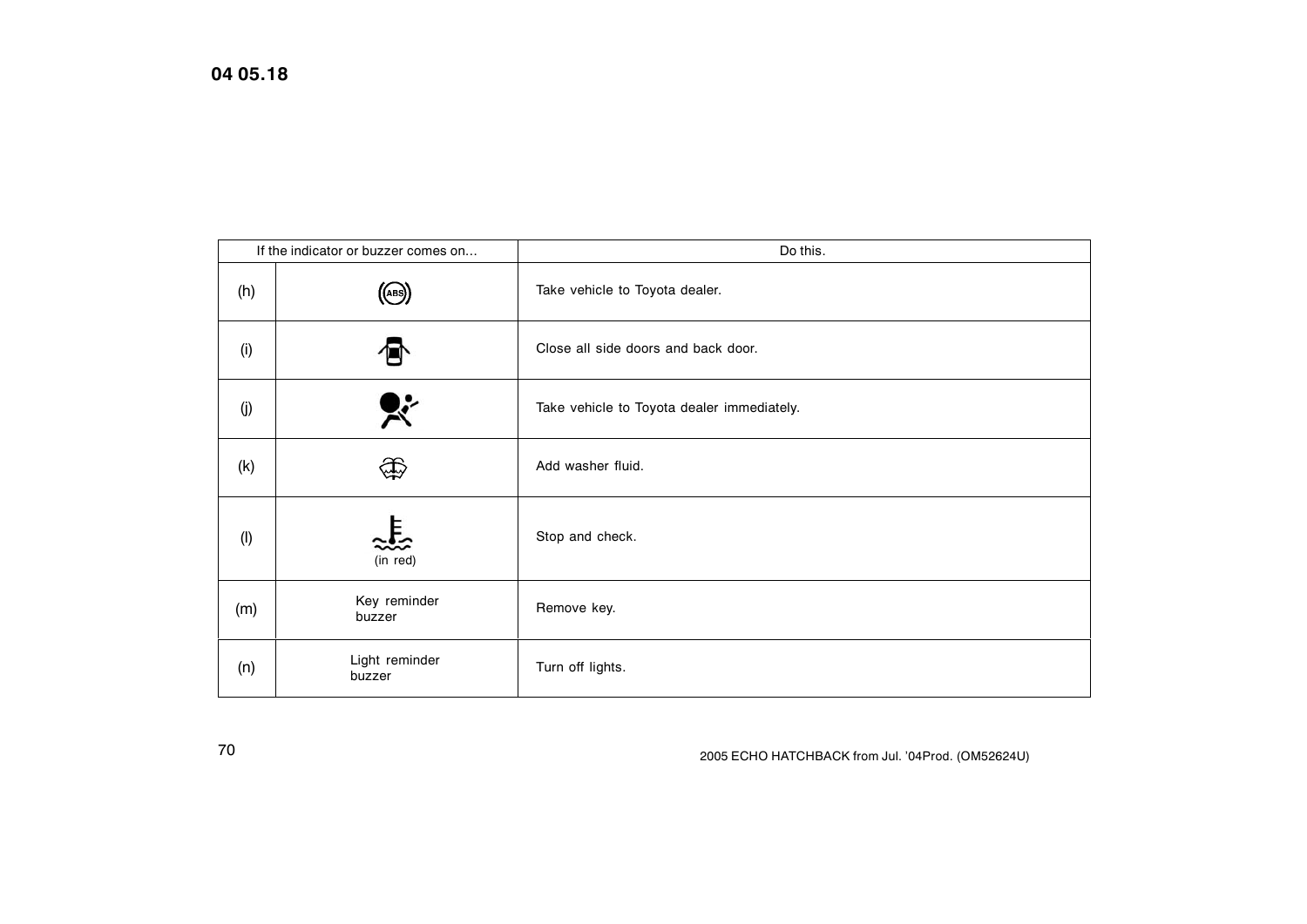#### **(a) Brake System Warning Light**

This light comes on in the following cases when the ignition key is in the "ON" position.

- **When the parking brake is applied...**
- **When the brake fluid level is low...**

# **A** CAUTION

**It is dangerous to continue driving normally when the brake fluid level is low.**

#### **Have your vehicle checked at your Toyota dealer in the following cases:**

The light does not come on even if the parking brake is applied when the ignition key is in the "ON" position.

# **CAUTION**

**If the light does not turn off even after the parking brake is released while the engine is running, immediately stop your vehicle at a safe place and contact your Toyota dealer. In this case, the brakes may not work properly and your stopping distance will become longer. Depress the brake pedal firmly and bring the vehicle to an immediate stop.**

#### **(b) Driver's Seat Belt Reminder Light and Buzzer**

The light and buzzer act as a reminder to buckle up the driver's seat belt.

Once the ignition key is turned to "ON" or "START", the reminder light flashes and buzzer sounds if the driver's seat belt is not fastened. Unless the driver fastens the belt, the light continues flashing and the buzzer stops after about 4 to 8 seconds.

#### **(c) Front Passenger's Seat Belt Reminder Light**

The light acts as a reminder to have the front passenger buckle up the seat belt.

Once the ignition key is turned to "ON" or "START", the reminder light flashes if a passenger sits in the front passenger seat and does not fasten the seat belt. Unless the front passenger fastens the belt, the light continues flashing.

If luggage or other load is placed on the front passenger seat, depending on its weight and how it is placed on the seat, built−in sensors in the seat cushion may detect the pressure, causing the reminder light to flash.

#### **(d) Discharge Warning Light**

This light warns that the battery is being discharged.

If it comes on while you are driving, there is a problem somewhere in the charging system.

The engine ignition will continue to operate, however, until the battery is discharged. Turn off the air conditioning, blower, radio, etc., and drive directly to the nearest Toyota dealer or repair shop.

#### *NOTICE*

*Do not continue driving if the engine drive belt is broken or loose.*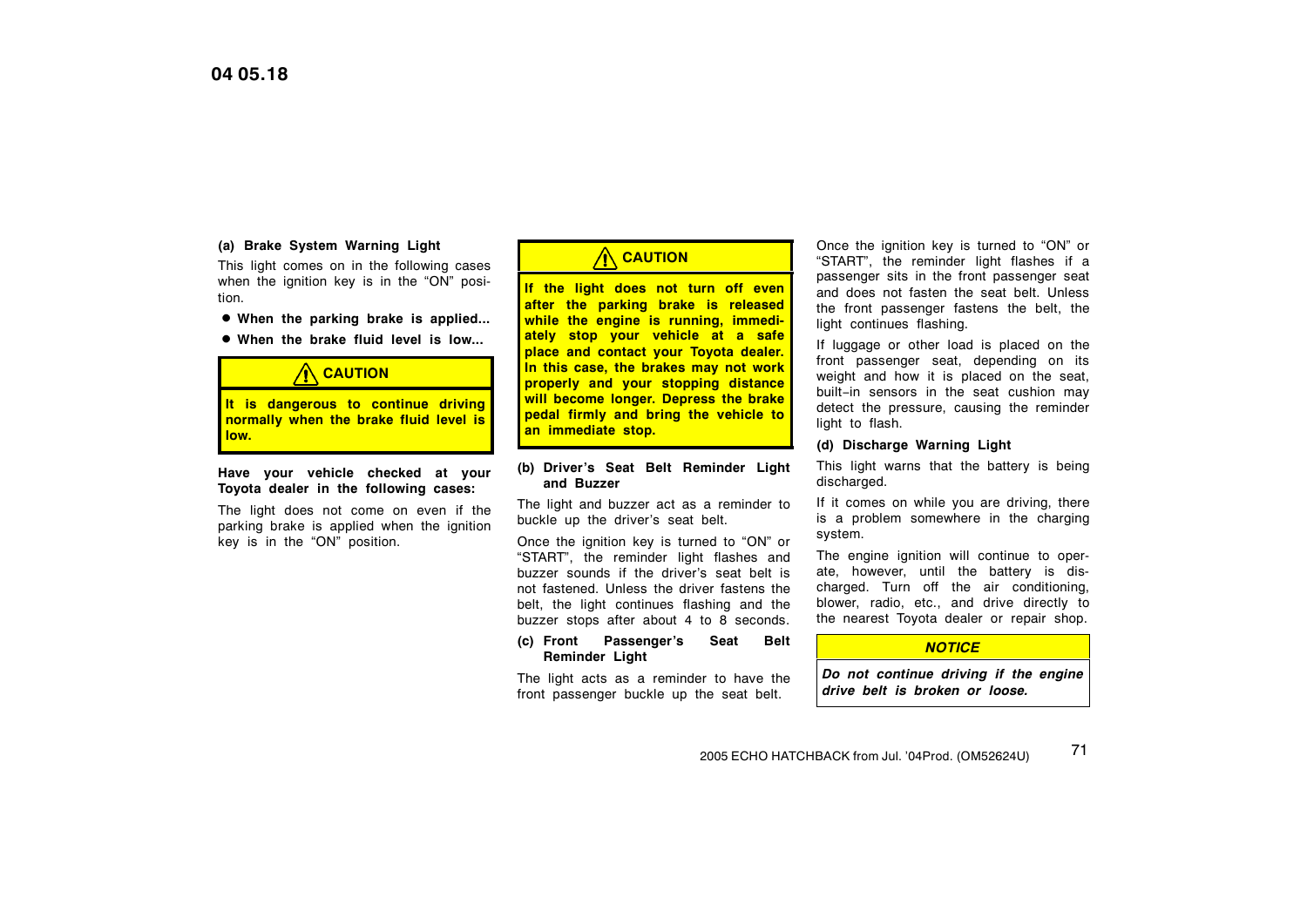#### **(e) Malfunction Indicator Lamp**

**This lamp comes on when the ignition key is turned to the "ON" position and goes off after the engine starts. This means that the warning light system is operating properly.**

**If the lamp remains on, first check the followings.**

**Empty fuel tank** 

If the fuel tank is empty, refuel immediately.

Loose fuel tank cap

If the fuel tank cap is loose, securely tighten it.

These cases are temporary malfunctions. The malfunction indicator lamp will go off after taking several driving trips.

**If the lamp does not go off even after several trips...**

**or**

**If the fuel tank is not empty or the fuel tank cap is not loose...**

**•** There is a problem somewhere in the engine, emission control system, automatic transmission electrical system or warning light system itself.

Contact your Toyota dealer as soon as possible to service the vehicle.

#### **Emissions Inspection and Maintenance (I/M) programs**

Your vehicle may not pass a state emission inspection if the malfunction indicator lamp remains on. Contact your Toyota dealer to check your vehicle's emission control system and OBD (On−Board Diagnostics) system before taking your vehicle for the inspection.

For details, see "Emissions inspection and maintenance (I/M) programs" in Section 6.

### **(f) Low Fuel Level Warning Light**

This light flashes when the fuel level in the tank becomes nearly empty. Fill up the tank as soon as possible.

On inclines or curves, due to the movement of fuel in the tank, the low fuel level warning light may flash earlier than usual.

**(g) Low Engine Oil Pressure Warning Light**

This light warns that the engine oil pressure is too low.

If it flickers or stays on while you are driving, pull off the road to a safe place and stop the engine immediately. Call a Toyota dealer or qualified repair shop for assistance.

The light may occasionally flicker when the engine is idling or it may come on briefly after a hard stop. There is no cause for concern if it then goes out when the engine is accelerated slightly.

The light may come on when the oil level is extremely low. It is not designed to indicate low oil level, and the oil level must be checked using the level dipstick.

#### *NOTICE*

*Do not drive the vehicle with the warning light on—even for one block. It may ruin the engine.*

#### **(h) "ABS" Warning Light**

The light comes on when the ignition key is turned to the "ON" position. If the anti− lock brake system works properly, the light turns off after a few seconds. Thereafter, if the system malfunctions, the light comes on again.

When the "ABS" warning light is on (and the brake system warning light is off), the anti−lock brake system does not operate, but the brake system still operates conventionally.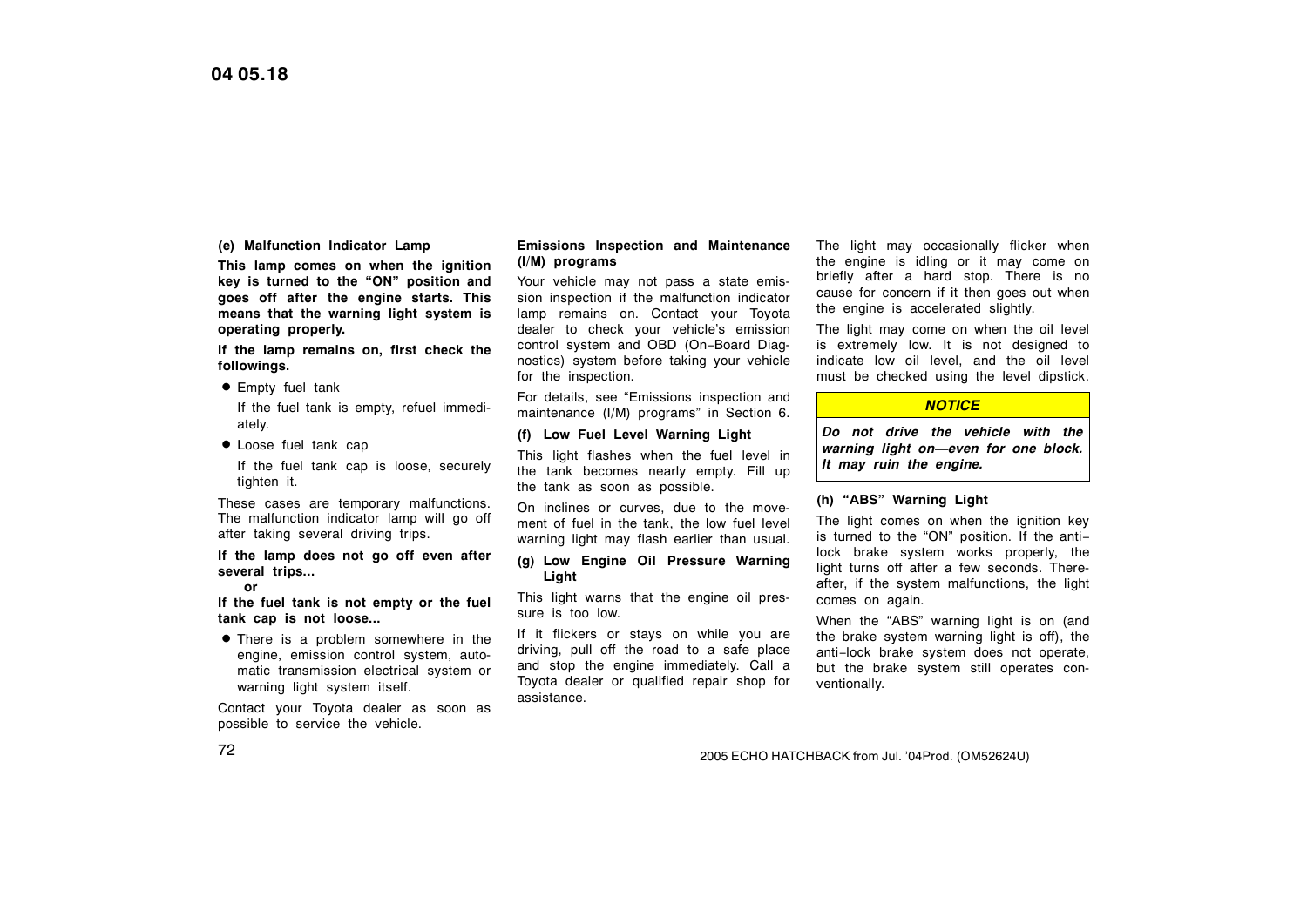When the "ABS" warning light is on (and the brake system warning light is off), the anti−lock brake system does not operate so that the wheels could lock up during a sudden braking or braking on slippery road surfaces.

**If either of the following conditions occurs, this indicates a malfunction somewhere in the parts monitored by the warning light system. Contact your Toyota dealer as soon as possible to service the vehicle.**

- The light does not come on when the ignition key is turned to the "ON" position or remains on for more than 6 seconds or flashes.
- The light comes on while you are driving.

A warning light turning on briefly during operation does not indicate a problem.

#### **(i) Open Door Warning Light**

This light remains on until all the side doors and back door are completely closed.

#### **(j) SRS Warning Light**

**This light will come on when the ignition key is turned to the "ON" position. After about 6 seconds, the light will go off. This means the system of the airbags and front seat belt pretensioners are operating properly.**

This warning light system monitors the airbag sensor assembly, front airbag sensors, seat belt pretensioner assemblies, inflators, warning light, interconnecting wiring and power sources.

If either of the following conditions occurs, this indicates a malfunction somewhere in the parts monitored by the warning light system. Contact your Toyota dealer as soon as possible to service the vehicle.

- The light does not come on when the ignition key is turned to the "ON" position or remains on for more than 6 seconds or flashes.
- **•** The light comes on or flashes while driving.

#### **(k) Low Windshield Washer Fluid Level Warning Light**

The light warns that the windshield washer fluid level is too low. Add washer fluid at your earliest opportunity. (For instructions, see "Adding washer fluid" in Section 7−3.)

The light operates to warn that the engine is almost overheating.

#### **(l) High Engine Coolant Temperature Warning Light**

The light operates to warn that the engine is almost overheating.

The light will come on when the ignition key is turned to the "ON" position. After a few seconds, the light will go off.

If it flashes while you are driving, stop the vehicle and check your engine. For detailed instructions, see "If your vehicle overheats" in Section 4.

#### *NOTICE*

*Continued driving with the light on could result in engine overheating.*